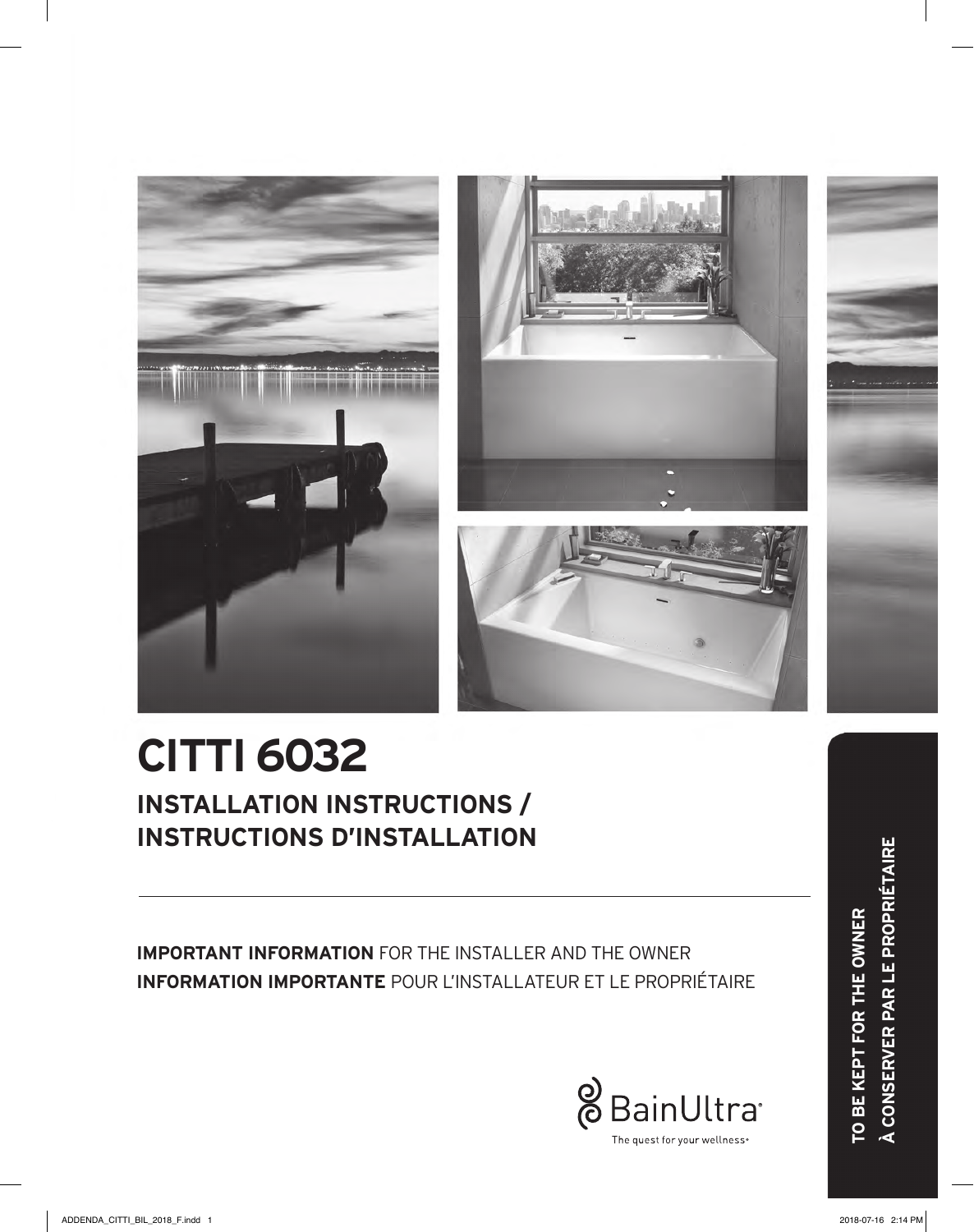*1 800 463.2187 Monday to Thursday from 8 a.m. to 8 p.m. (EST) . Friday from 8 a.m. to 5 p.m. (EST) Du lundi au jeudi, De 8 h à 20 h (HE) . Vendredi de 8 h à 17 h (HE)*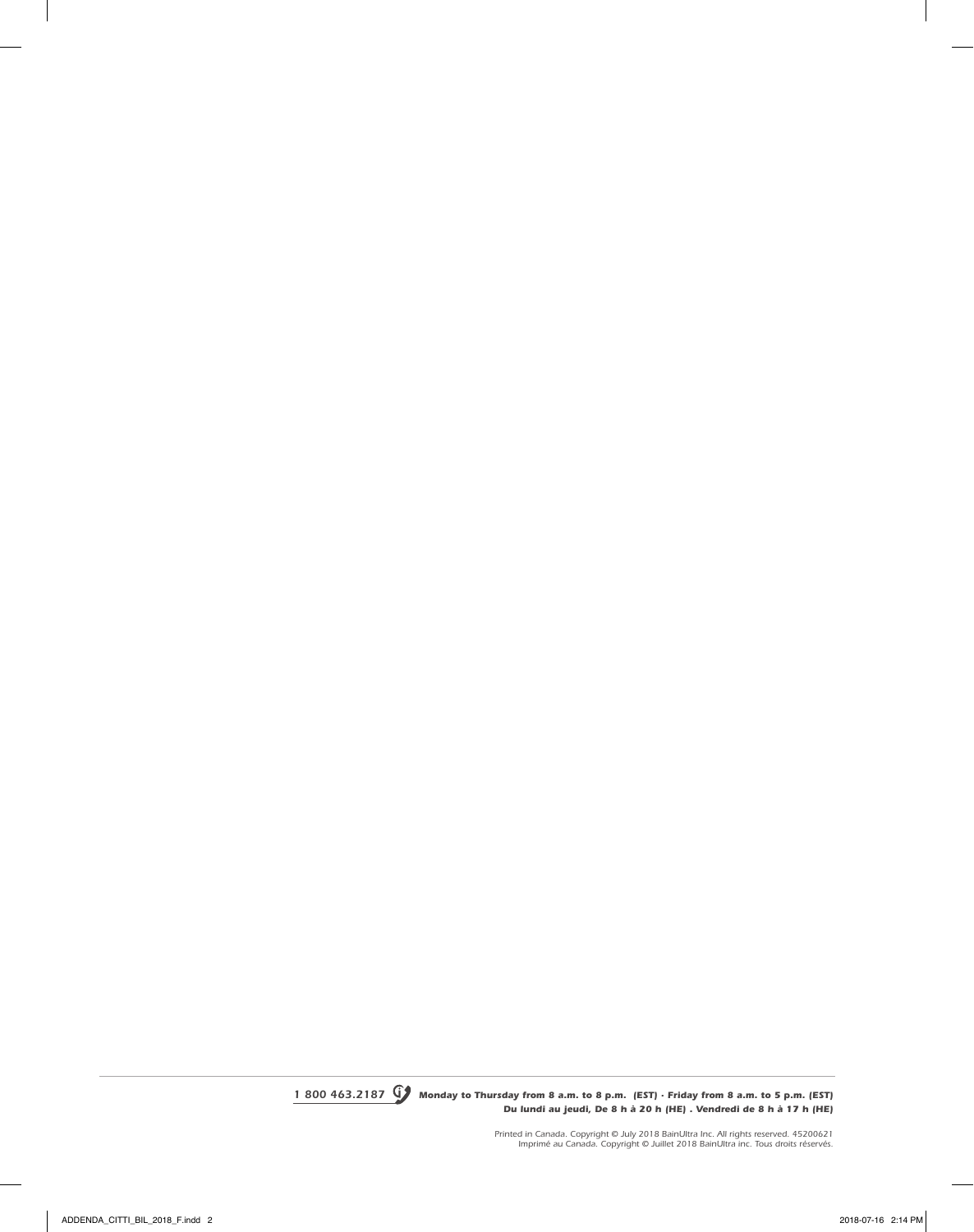

# *TABLE OF CONTENTS / TABLE DES MATIÈRES*

| CABLE DRIVEN WASTE AND OVERFLOW AND INTEGRATED OVERFLOW KIT /                            |
|------------------------------------------------------------------------------------------|
|                                                                                          |
| INTEGRATED OVERFLOW CONNECTION / BRANCHEMENT DU TROP-PLEIN INTÉGRÉ                       |
|                                                                                          |
|                                                                                          |
|                                                                                          |
| CABLE DRIVEN WASTE & OVERFLOW CONNECTION / BRANCHEMENT DU DRAIN & TROP PLEIN À CABLE  10 |
|                                                                                          |
|                                                                                          |
|                                                                                          |
|                                                                                          |

*www.bainultra.com* 

 $\blacktriangleleft$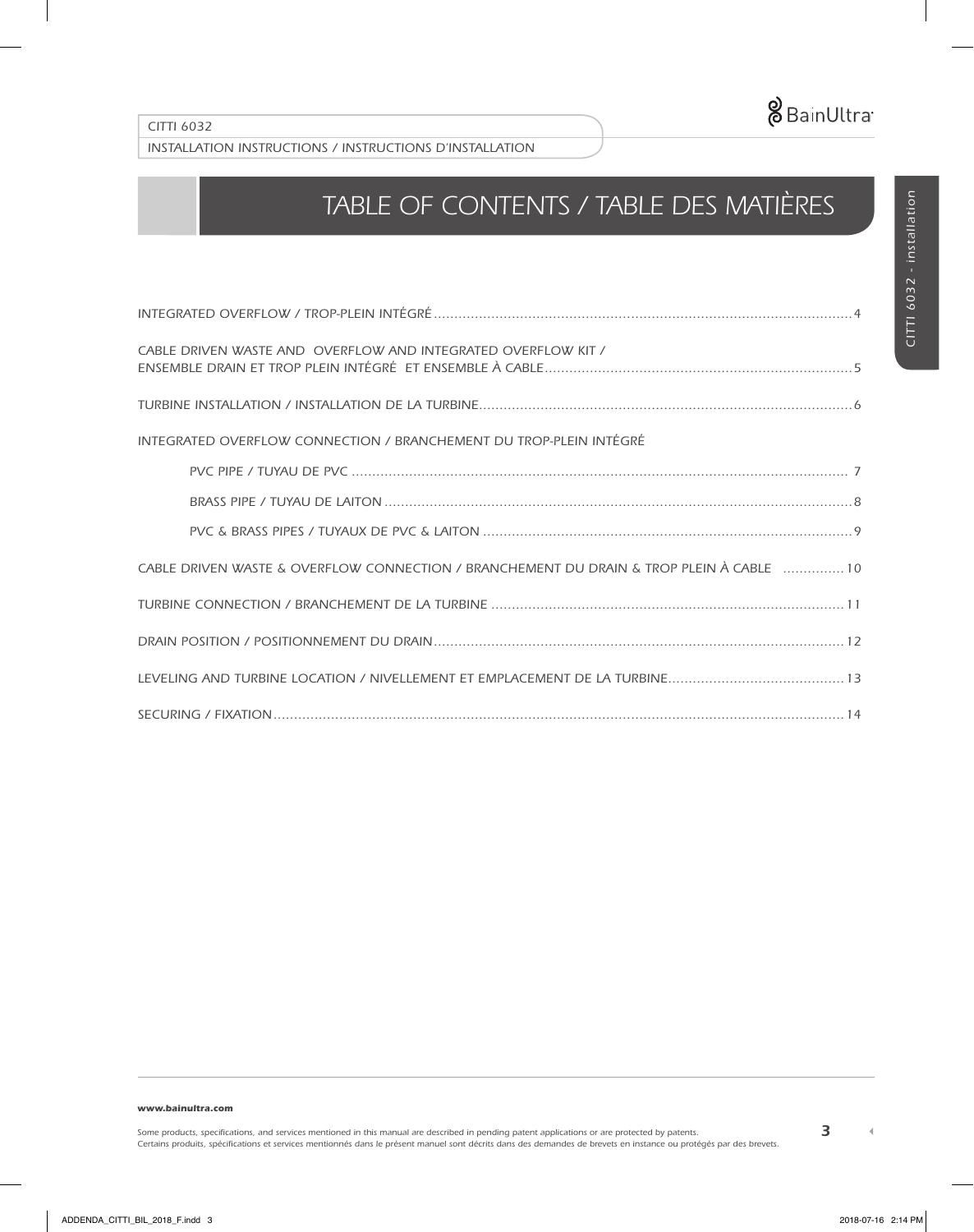### *INTEGRATED OVERFLOW / TROP-PLEIN INTÉGRÉ*

 $\theta + -$ 

*PVC OVERFLOW KIT / ENSEMBLE TROP-PLEIN PVC*



*BRASS OVERFLOW KIT / ENSEMBLE TROP-PLEIN LAITON*



*The length of the pipe may vary depending on the bathtub model / La longueur du tuyau peut varier selon le modèle de baignoire choisi*

> *1 800 463.2187 Monday to Thursday from 8 a.m. to 8 p.m. (EST) . Friday from 8 a.m. to 5 p.m. (EST) Du lundi au jeudi, De 8 h à 20 h (HE) . Vendredi de 8 h à 17 h (HE)*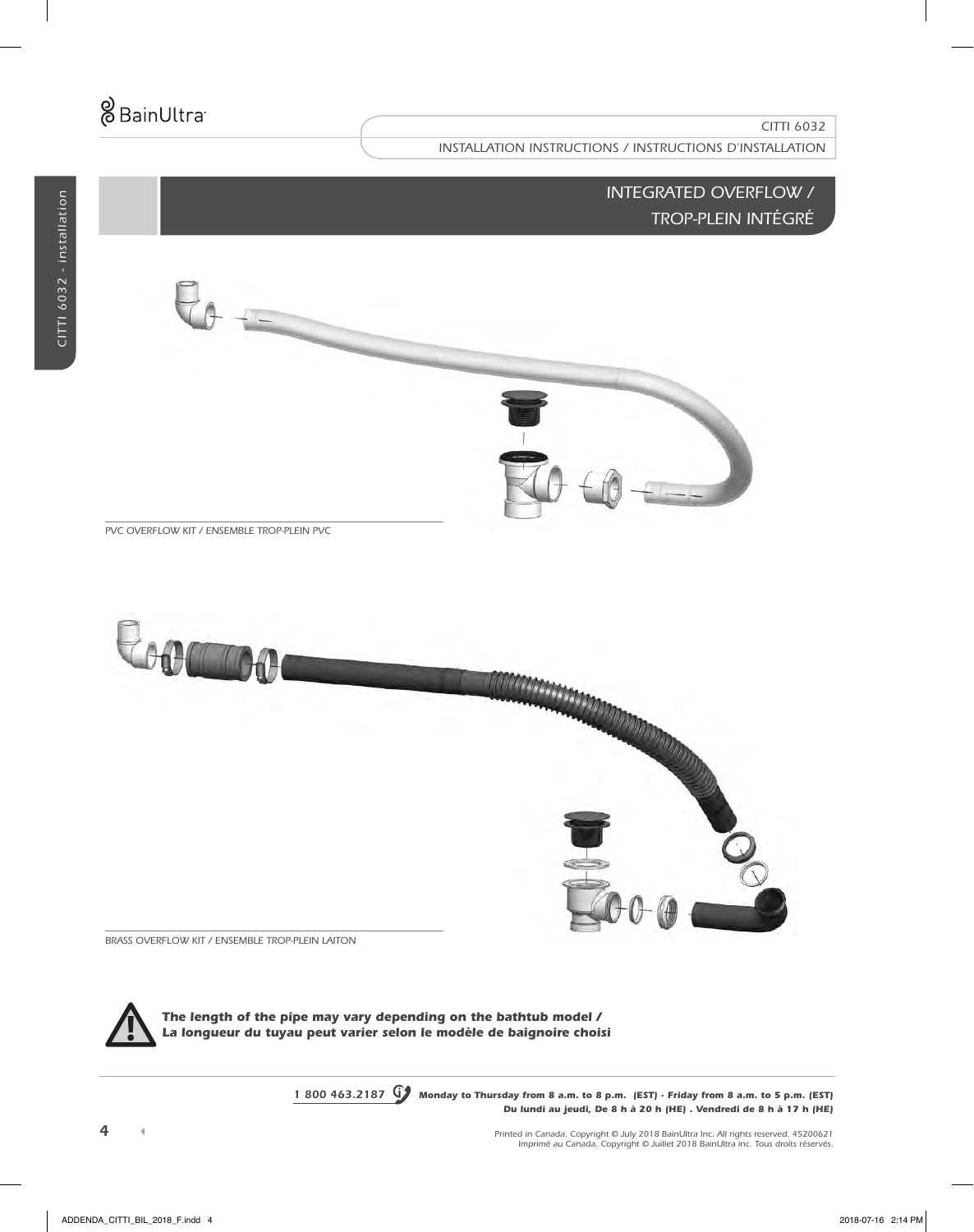*CITTI 6032 - installation*

CITTI 6032 - installation

### *CITTI 6032*

*INSTALLATION INSTRUCTIONS / INSTRUCTIONS D'INSTALLATION*

 $\overline{\phantom{a}}$ 

### *CABLE DRIVEN WASTE AND OVERFLOW AND INTEGRATED OVERFLOW KIT / ENSEMBLE DRAIN ET TROP PLEIN INTÉGRÉ ET ENSEMBLE À CABLE*

*PVC & BRASS WASTE AND OVERFLOW KIT / ENSEMBLE DE DRAIN ET TROP PLEIN EN PVC & LAITON*



*CABLE DRIVEN WASTE AND OVERFLOW KIT ( FOR FRONT OVERFLOW TUB) / ENSEMBLE DE DRAIN & TROP PLEIN À CABLE ( POUR BAIN AVEC TROP PLEIN DEVANT)*





*The length of the pipe may vary depending on the bathtub model / La longueur du tuyau peut varier selon le modèle de baignoire choisi*

#### *www.bainultra.com*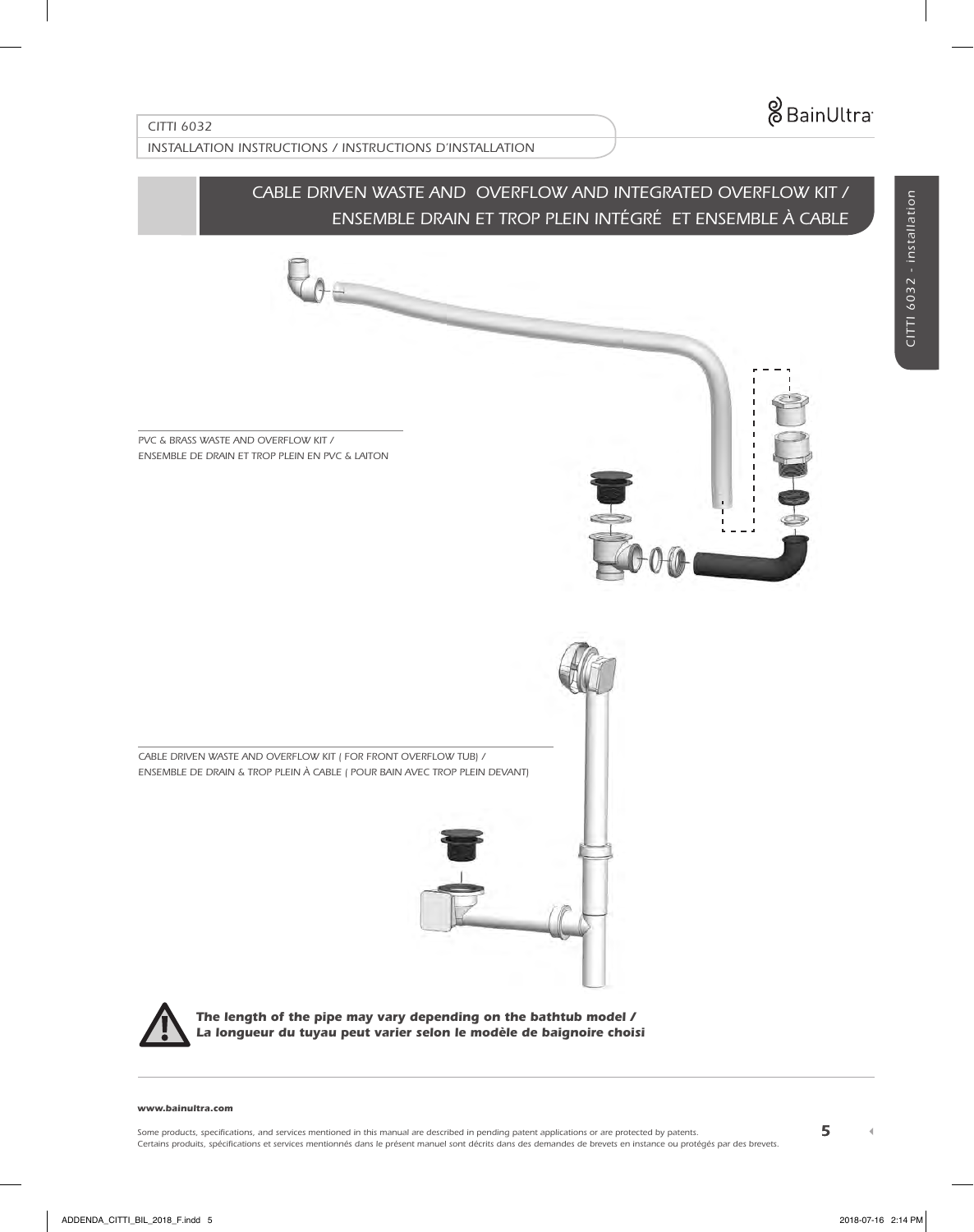*INSTALLATION INSTRUCTIONS / INSTRUCTIONS D'INSTALLATION*

*TURBINE INSTALLATION / INSTALLATION DE LA TURBINE*



*1 800 463.2187 Monday to Thursday from 8 a.m. to 8 p.m. (EST) . Friday from 8 a.m. to 5 p.m. (EST) Du lundi au jeudi, De 8 h à 20 h (HE) . Vendredi de 8 h à 17 h (HE)*

 $\bar{\P}$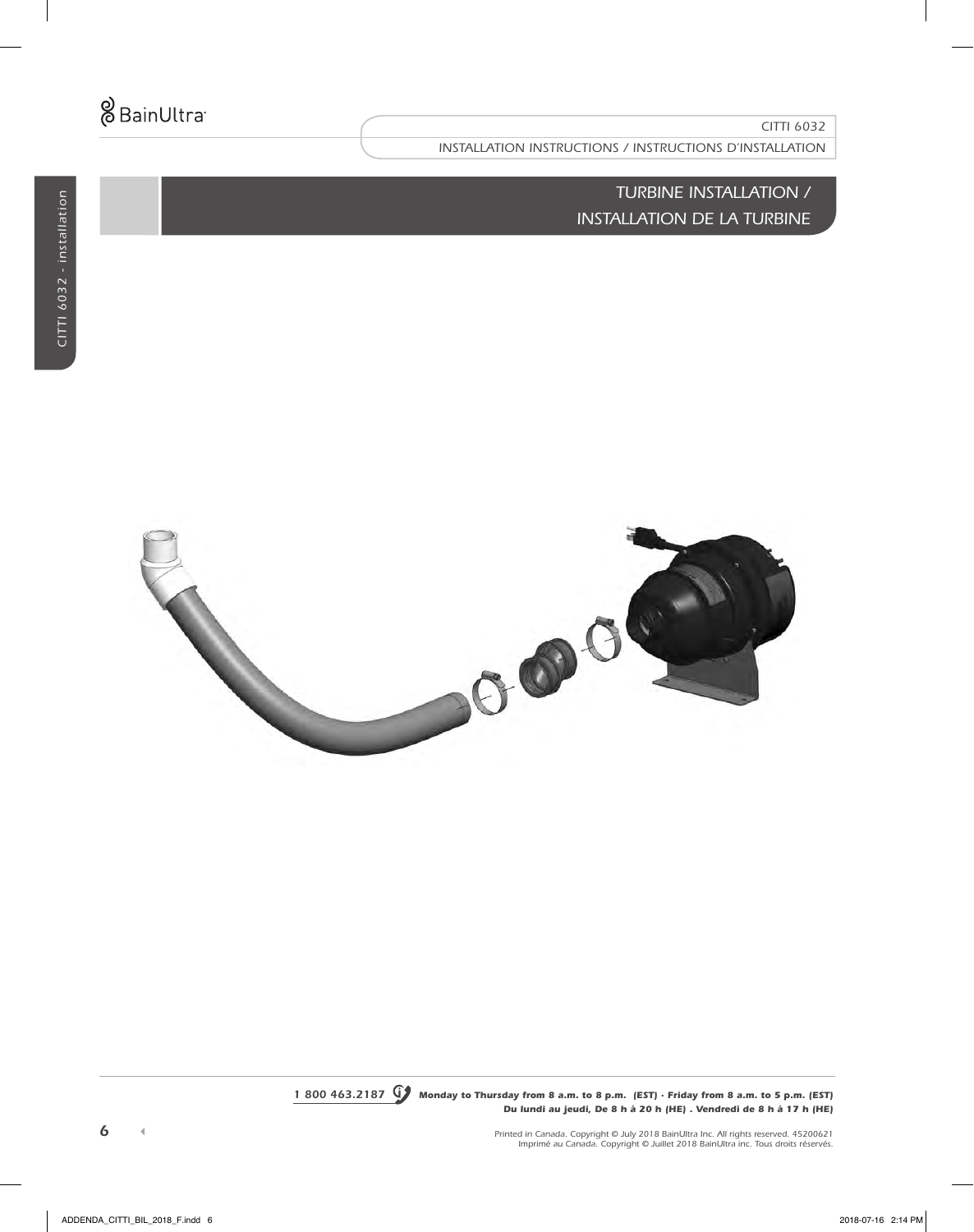*INSTALLATION INSTRUCTIONS / INSTRUCTIONS D'INSTALLATION*

# *INTEGRATED OVERFLOW CONNECTION - PVC PIPE / BRANCHEMENT DU TROP-PLEIN INTÉGRÉ - TUYAU DE PVC*

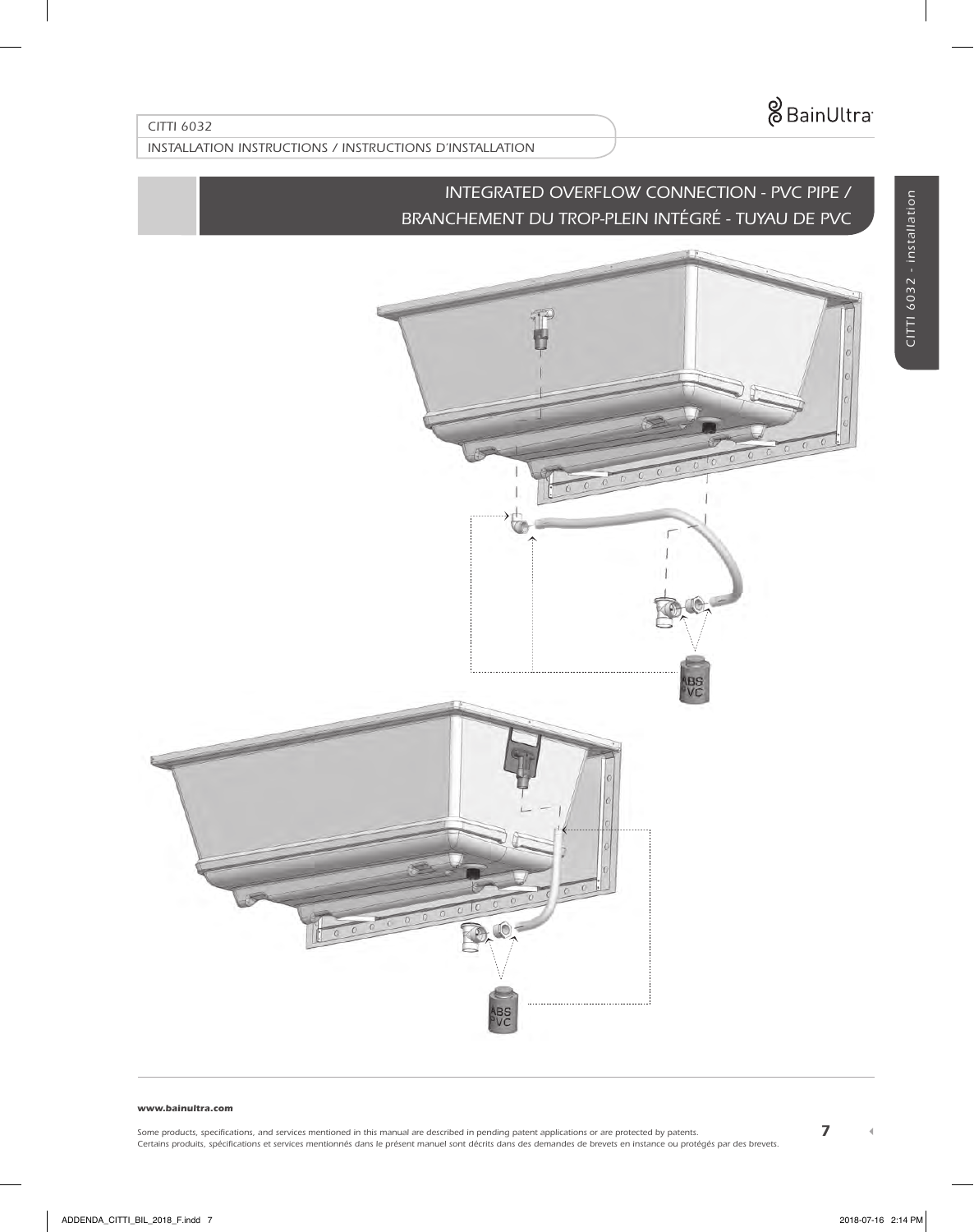# *INTEGRATED OVERFLOW CONNECTION - BRASS PIPE / BRANCHEMENT DU TROP-PLEIN INTÉGRÉ - TUYAU DE LAITON*





*1 800 463.2187 Monday to Thursday from 8 a.m. to 8 p.m. (EST) . Friday from 8 a.m. to 5 p.m. (EST) Du lundi au jeudi, De 8 h à 20 h (HE) . Vendredi de 8 h à 17 h (HE)*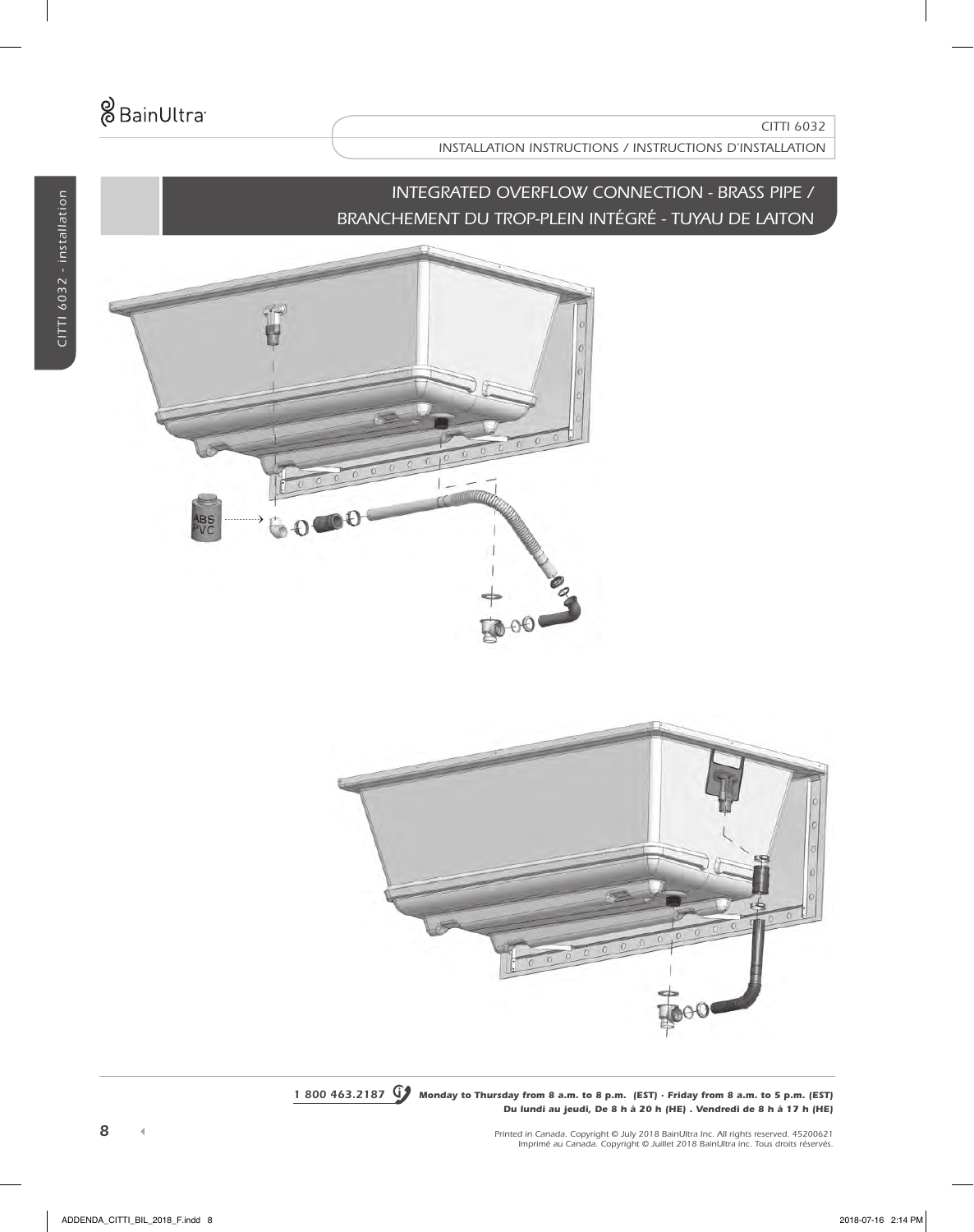*CITTI 6032 - installation*

CITTI 6032 - installation

### *CITTI 6032*

### *INSTALLATION INSTRUCTIONS / INSTRUCTIONS D'INSTALLATION*

# *INTEGRATED OVERFLOW CONNECTION - BRASS & PVC PIPES / BRANCHEMENT DU TROP-PLEIN INTÉGRÉ - TUYAUX DE PVC & LAITON*



#### *www.bainultra.com*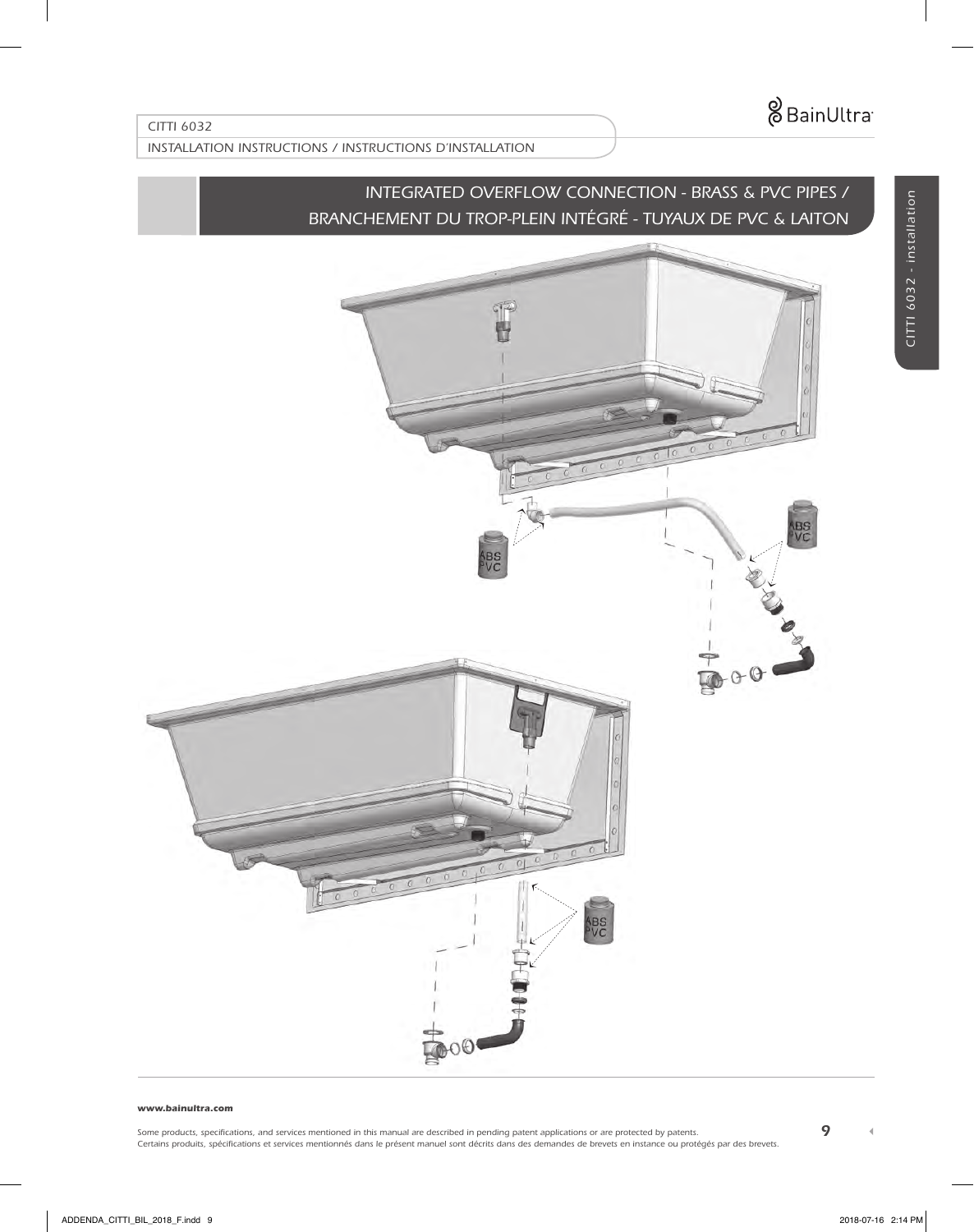## *CABLE DRIVEN WASTE AND OVERFLOW CONNECTION / BRANCHEMENT DU DRAIN ET TROP-PLEIN À CABLE*



*1 800 463.2187 Monday to Thursday from 8 a.m. to 8 p.m. (EST) . Friday from 8 a.m. to 5 p.m. (EST) Du lundi au jeudi, De 8 h à 20 h (HE) . Vendredi de 8 h à 17 h (HE)*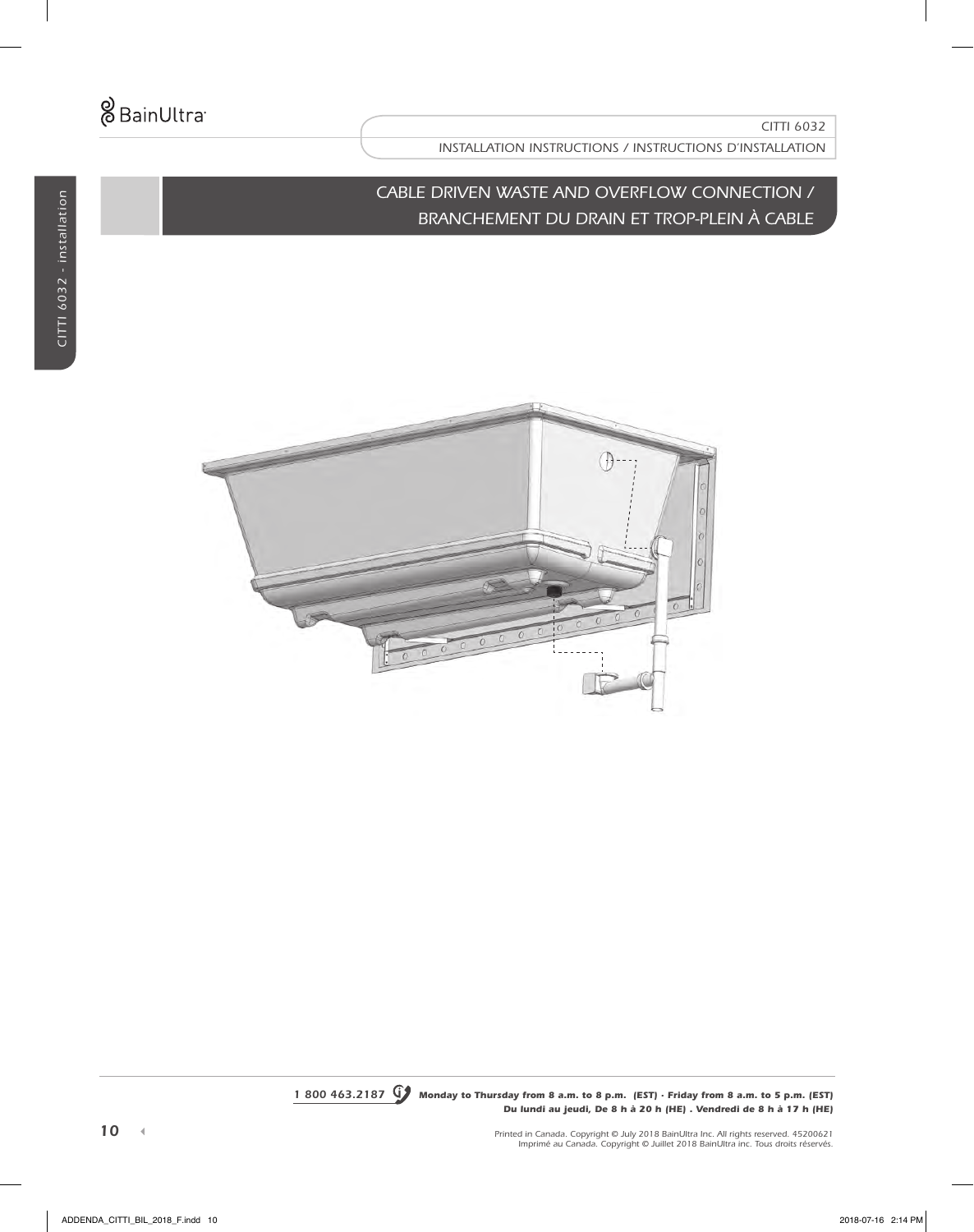*INSTALLATION INSTRUCTIONS / INSTRUCTIONS D'INSTALLATION*

## *TURBINE CONNECTION / BRANCHEMENT DE LA TURBINE*



#### *www.bainultra.com*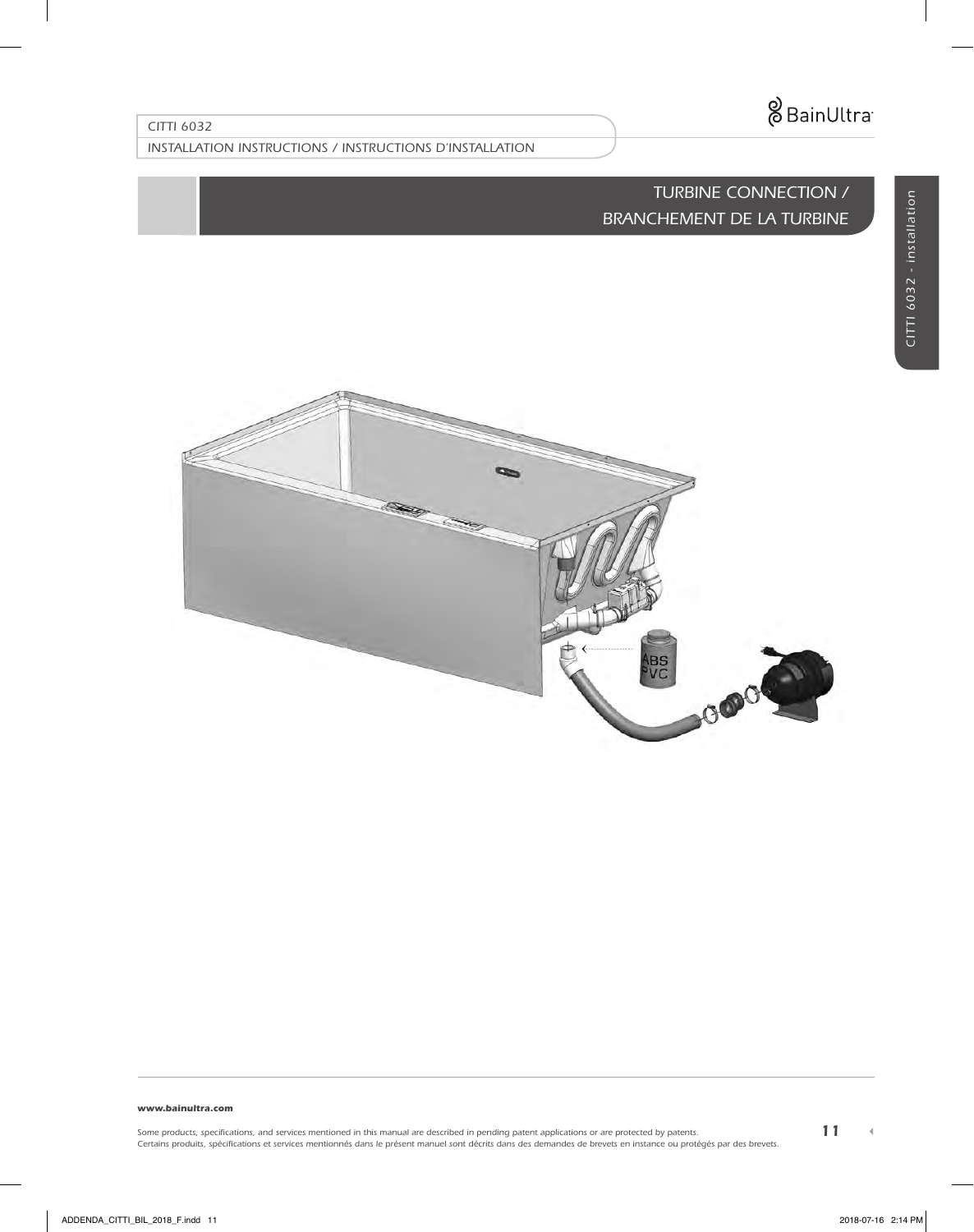# *DRAIN POSITION / POSITIONNEMENT DU DRAIN*



| <b>OVERFLOW TYPE /</b><br><b>TYPE DE TROP-PLEIN</b> | <b>DIMENSION X</b> |
|-----------------------------------------------------|--------------------|
| CITTI 17 6032                                       | $10 - 5/16$        |
| CITTI 6032                                          | $10 - 7/8$         |
|                                                     |                    |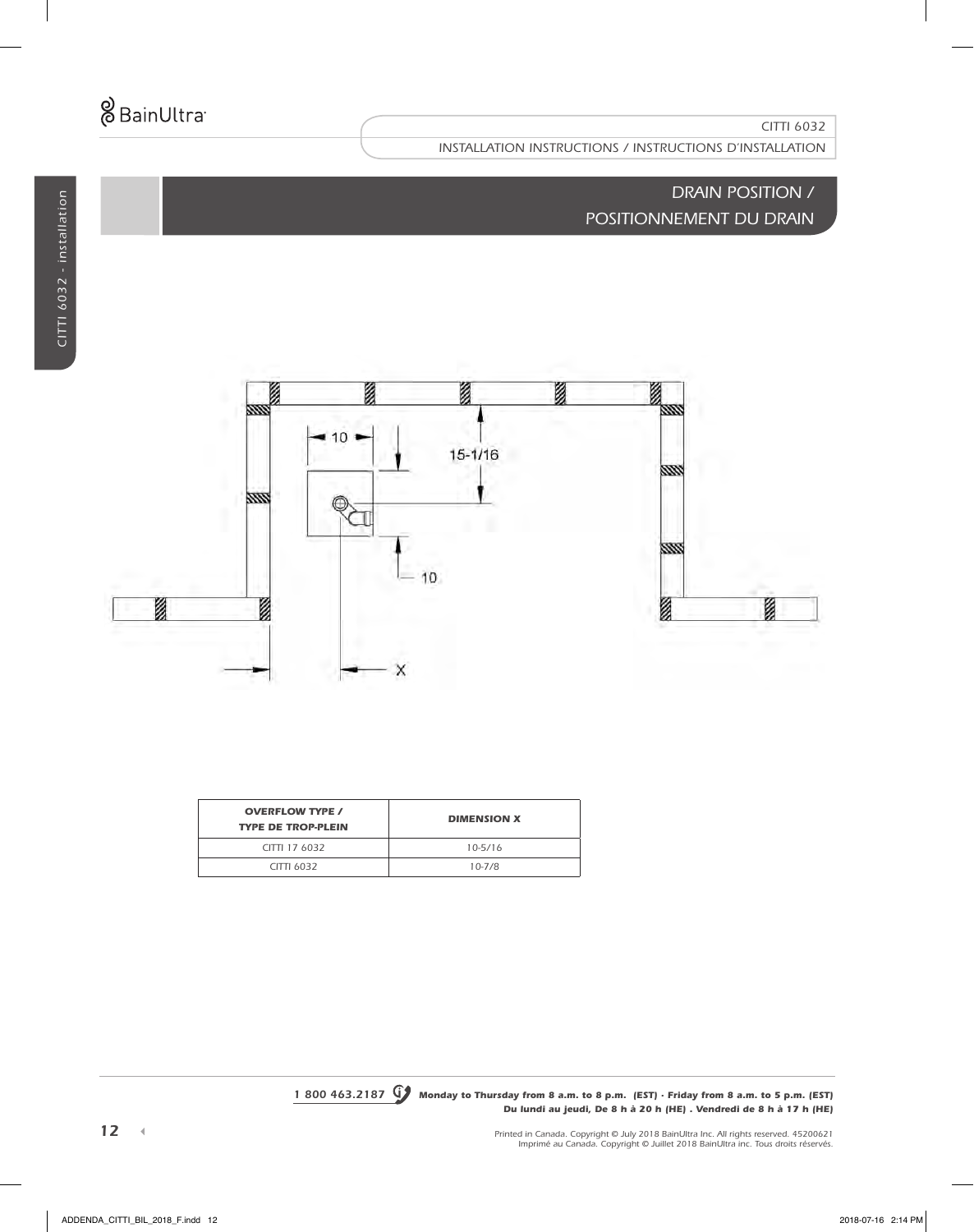*INSTALLATION INSTRUCTIONS / INSTRUCTIONS D'INSTALLATION*

# *LEVELING AND TURBINE LOCATION / NIVELLEMENT ET EMPLACEMENT DE LA TURBINE*







#### *www.bainultra.com*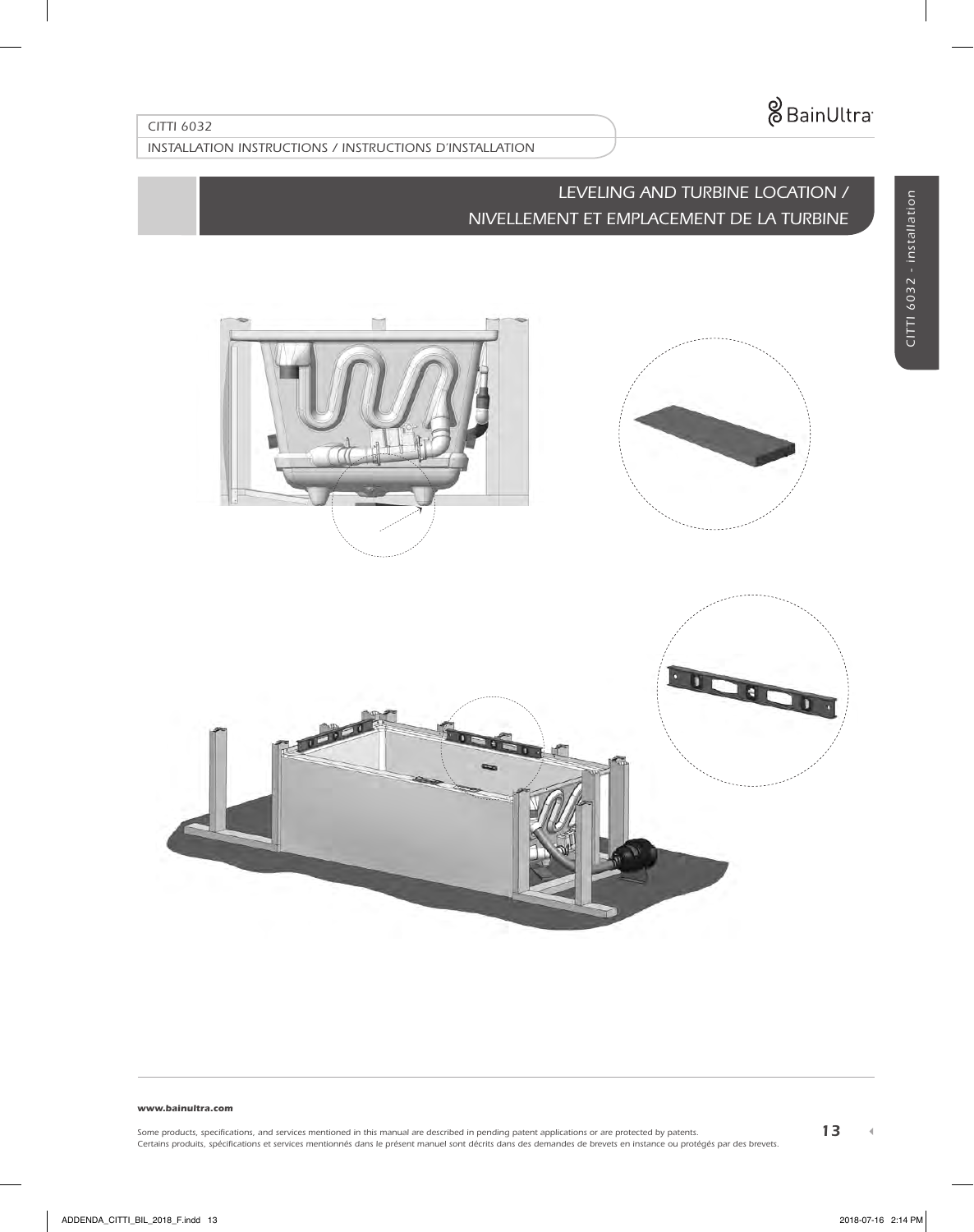## *SECURING / FIXATION*





*1 800 463.2187 Monday to Thursday from 8 a.m. to 8 p.m. (EST) . Friday from 8 a.m. to 5 p.m. (EST) Du lundi au jeudi, De 8 h à 20 h (HE) . Vendredi de 8 h à 17 h (HE)*

*Printed in Canada. Copyright © July 2018 BainUltra Inc. All rights reserved. 45200621 Imprimé au Canada. Copyright © Juillet 2018 BainUltra inc. Tous droits réservés.*